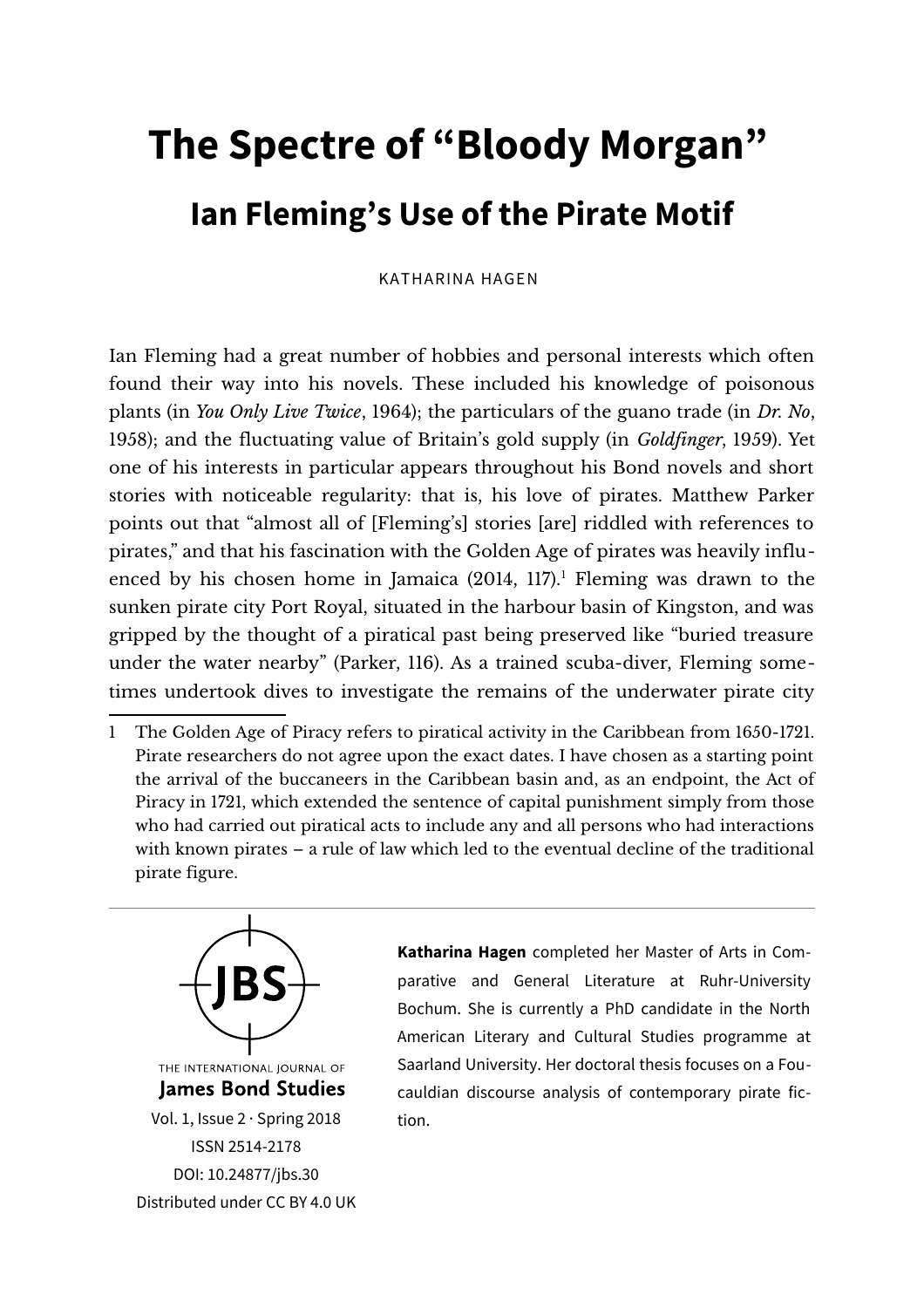and to help with maritime archaeology, during which he often salvaged pewter tableware and pub signs (116). He was also an observer of the unsuccessful search for the treasure of the pirate Olivier Levasseur in the Seychelles (247). As Fleming wrote his James Bond novels in Jamaica, it can be argued that his writings were heavily influenced by the cultural lore of pirate history in Kingston at the time. Parker notes that "Fleming's Jamaica, or at least the first impressions of it, with the pirates, redcoats and admirals, machetes and ghost-stories, awoke in him the adventure stories of his childhood" (119). It was the likes of these stories which "provided fuel for the 'four penny horrors' that Fleming said he was raised on" (117). Taken together, Fleming's imagination, spawned by much of his own childhood readings and memories, as well as the piratical past of his surroundings in Jamaica, suggests that pirates and pirate lore hold a far greater place of importance in the James Bond novels than might appear at a cursory glance.

Alongside Fleming's deep interest in pirate history, James Bond grew out of another of Fleming's maritime activities: his own war-time experiences as a naval officer. Accordingly, both Fleming and Bond were sailors and were well acquainted with naval life. According to Lisa Funnell and Klaus Dodds, Bond is "master' of [the] sea," a hero who has overcome the fluid element (2017, 4). While Fleming's closeness to shipboard life and to the sea may account for his (and Bond's) enduring fascination with piratical culture, Matthew Parker argues that pirates also "appealed to the Tory part of Fleming's imagination: they were deviltake-the-hindmost, self-reliant and vigorous" (117), characteristics which Bond also shares. In other words, Bond is not only master of the sea, but he has a piratical air, himself.

Although the piratical influences of Fleming's writing have frequently been pointed out (Frenk and Krug 2009, 200-201; Halloran 2005, 159-160; Parker 2014), a detailed analysis of Fleming's engagement with the trope of the pirate has remained conspicuously absent from Bond scholarship. The focus of this article, then, is on the relationship between James Bond and piracy, and on the ways in which elements of the pirate narrative functions within the conventions of Fleming's spy novels. In what follows, I analyse the extent to which the literary texts of James Bond utilise the pirate trope, examining the multiple ways in which the underlying roots of the Bond phenomenon are steeped not so much in the origins of spy fiction as they are in pirate fiction and pirate history.

The references to pirates and to pirating in Fleming's novels are numerous, and they showcase Fleming's in-depth knowledge and wide-ranging research in this area. Several of his novels refer, in particular, to two famous semihistorical piratical accounts: the *General History* (1724) by Captain Charles John-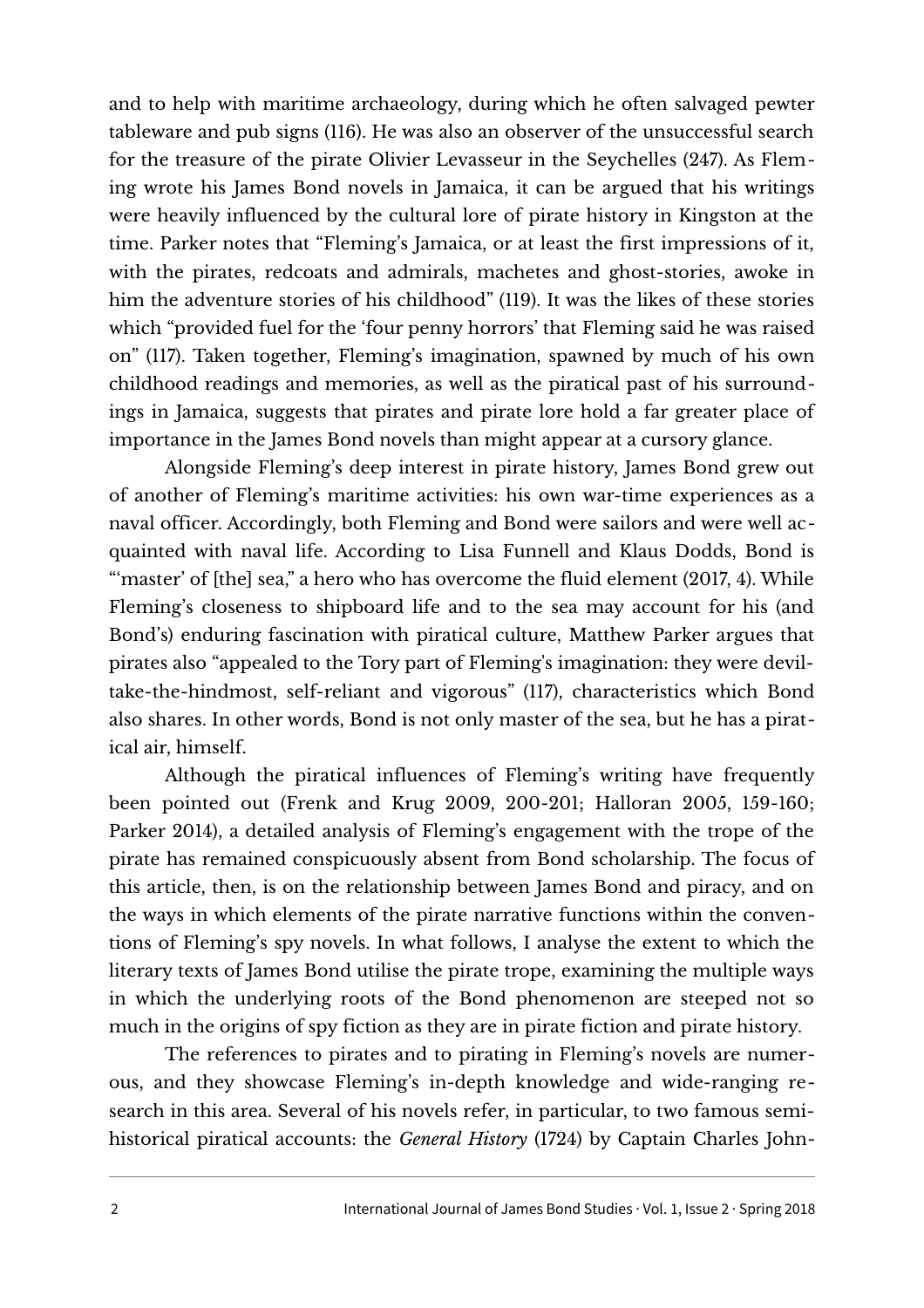son[2](#page-2-0) (2012e, 26; 2012c, 239; 2012j, 77; 135-136) and the *History of American Bucca-*neers (1684) by Alexandre Exquemelin<sup>[3](#page-2-1)</sup> (2012e, 216-217). For instance, at the beginning of *Live and Let Die* (1954), the pirate Francois L'Ollonais is mentioned (2012e, 17), a name which appears in Exquemelin's history on buccaneers, and which suggests that Fleming was familiar with this and other works of pirate history. Similarly, references to pirate fiction can also be found in Fleming's Bond novels: "Treasure Island" is the name given over to a small town in Jamaica, also in the novel *Live and Let Die*. Moreover, the villain's schemes in two of Fleming's novels follow a piratical plot-line: namely, the treasure hunts in both *Live and Let Die* and *Goldfinger*. Of these two, the former is centred around an attempt by the villain, Mister Big, to salvage Henry Morgan's lost treasure – which, incidentally, ends up in MI6's funds at the end of the novel. Thus, *Live and Let Die* depicts a quest for treasure in the classical sense. Conversely, in *Goldfinger*, Fleming parallels grand-scale bank robbery with piracy, noting that "[i]t was modern piracy with all the old-time trimmings. Goldfinger was sacking Fort Knox as Bloody Morgan had sacked Panama" (2012d, 312). Vivian Halloran has claimed that Fleming's Bond novels can be seen as contemporary pirate fiction: she argues that Fleming employs two piractical features, in particular, which link Fleming's novels to pirate fiction. The first is the motif of the treasure chest which is symbolised by what she calls its "modern equivalent" (2005, 16) – such as the anonymous banking system in Nassau presented in *Goldfinger*, which the hoodlum convention in the novel intend to use to conceal their money after their grand heist of Fort Knox. The second feature belongs to a much broader genre of seafaring novels: namely, the association of Bond's foes with sea monsters (16) – such as the mechanical "dragon" on Crab Key in the filmic *Dr. No* (1962), as well as the underwater sea-kraken which Dr. No keeps in the novel of the same name; the ravenous piranha fish that strip Mr. Big and Helga Brandt to the bone in *Live and Let Die* and the filmic *You Only Live Twice* (1967), respectively; the shark that chews off Felix Leiter's arm and leg in the novel of *Live and Let Die* and his leg in the film *Licence to Kill* (1989); and, on a much smaller scale, the Japanese fighting

<span id="page-2-0"></span><sup>2</sup> The abbreviation refers to *A General History of the Robberies* & Murders of the Most Noto*rious Pyrates*. Its authorship is open to debate, as the book was published under the pseudonym of Captain Charles Johnson.

<span id="page-2-1"></span><sup>3</sup> *The Buccaneers of America: Containing Detailed Accounts of Those Bold and Daring Freebooters, Existed along the Spanish Main, in the West Indies in the Great South Sea; Succeeded by the Civil Wars in England* is partly an eye-witness account written by Alexandre Exquemelin, who lived in close contact with Henry Morgan, former Lieutenant Governor of Jamaica.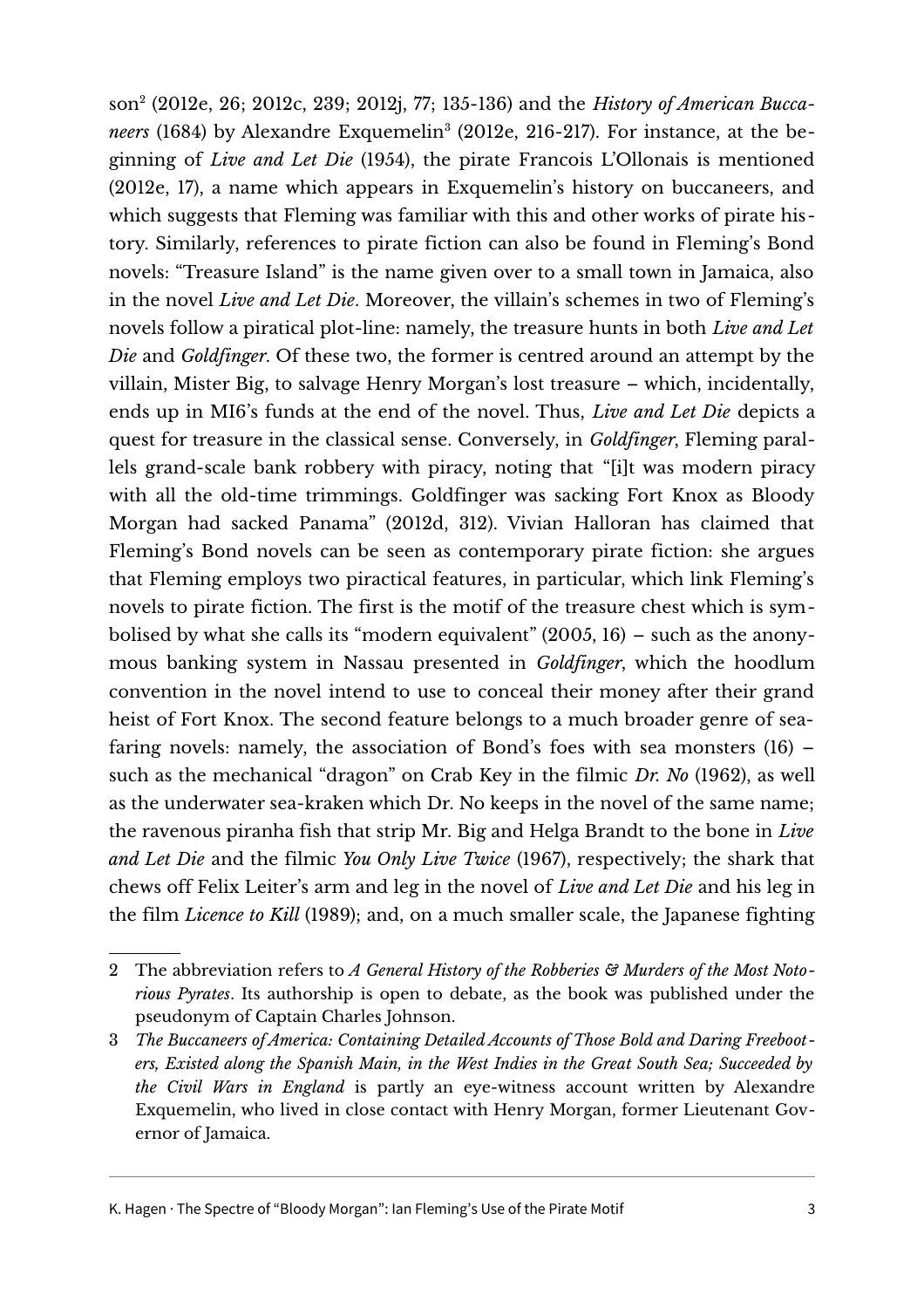fish which serve as metonyms for Blofeld in the filmic version of *From Russia with Love* (1963). Moreover, many of Fleming's villainous characters are themselves comparable to pirates. Emilio Largo, for instance, the antagonist in *Thunderball* (1961), is described by Fleming as a modern-day pirate:

Largo was an adventurer, a predator on the herd. Two hundred years before, he would have been a pirate – not one of the jolly ones of the story books, but a man like Blackbeard, a bloodstained cut-throat who scythed his way through people towards gold. But Blackbeard had been too much of a bully and a roughneck and wherever he went in the world he left behind tell-tale shambles. Largo was different. There was a cool brain and an exquisite finesse [...] that had always saved him from the herd's revenge […]. (2012j, 135-136)

Largo is placed alongside the feared pirate Blackbeard, but Fleming makes it clear that Largo's incarnation is a vastly more evolved version of the historic pirate; Largo's enhanced intelligence allow him to continuously evade capture and imprisonment, while the opportunistic Blackbeard is caught precisely because of his lack of finesse, his head eventually mounted on the bowsprit of his captors' ship (Johnson 1998, 58-59). Fleming also draws the distinction, here, between two different kinds of piracy, a division which comes to define just as many of Bond's roguish allies as it does his opponents. As Fleming sees it, pirates fall into one of two categories: the "blood-stained cut throat[s]," such as Largo, Mr. Big, and Milton Krest in the short story "The Hildebrand Rarity," from the collection *For Your Eyes Only* (1960); and the "jolly ones from the story-books," such as Marc-Ange Draco (from *On Her Majesty's Secret Service*, 1963), Darko Kerim in *From Russia with Love* (1956), and Enrico Colombo (from "Risico," 1960). This is an important distinction, and one which I will explore in more detail momentarily.

But Emilio Largo is also a pirate in a further classical sense,<sup>[4](#page-3-0)</sup> as he is bestknown as the owner of a "fine yacht" (2012j, 352), the *Disco Volante*, which, in the novel, is a much-admired vessel and one of the fastest and most modern ships of its time (184-185). Of course, possessing the fastest and best possible ship on the high seas is a characteristic of the classical pirate; and, in an ironic twist, in order to throw the authorities off their scent, Largo and the crew of the *Disco Volante* conceal their true purpose (transporting under water the two nuclear warheads they have stolen) by purporting to conduct a salvage dive for pirate treasures

<span id="page-3-0"></span><sup>4</sup> It is also worth noting that in the film of *Thunderball* (1965), Adolfo Celi's Largo wears a black eye patch, thus further signaling the character's connection to piracy.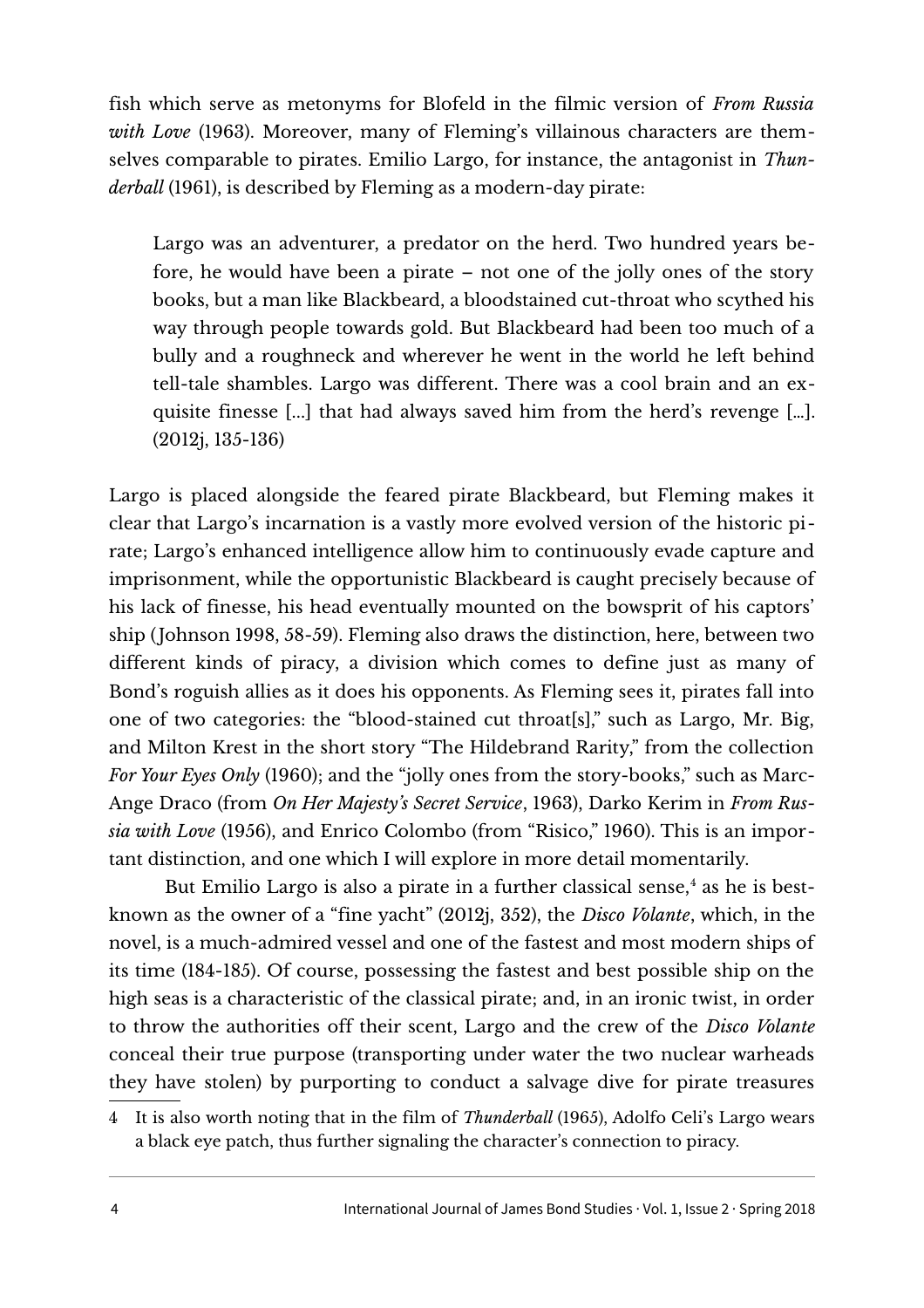sunken in the waters off Nassau, in the Bahamas. So, in this instance, Largo, as a modern-day pirate, explicitly uses the myth of piracy and lost pirate treasure as a means to dissimulate his nefarious intentions: to hold the major world powers to ransom with the threat of nuclear devastation. The question of Largo's intent becomes paramount to Bond's investigation, as Bond notes: "we'll have to decide whether or not these people are hunting pieces of eight or  $£100,000,000"$  (180) – the price at which SPECTRE, the organisation for whom Largo works, intends to ransom the bombs.<sup>[5](#page-4-0)</sup> Thus, in his reference to the colloquial term for pirate gold ("pieces of eight"), Fleming deliberately underlines the piratical nature of Largo's and SPECTRE's plot to blackmail the major world powers. By the very nature of his actions (the widespread threat this plot poses to world safety), Largo is the *hostis humani generis* (the enemy of all; or, literally, the enemy of all humankind), which is another facet and early definition of the classical pirate – as someone who is opposed to the common rule of law and who therefore forfeits his own right to protection under it. [6](#page-4-1)

Another of Bond's foes who "scythed his way through people towards gold" is Auric Goldfinger. Goldfinger's plan to rob Fort Knox, the United States gold bullion depository, is described by Fleming as a piratical plot set within a contemporary context: "there was no difference [between Goldfinger's plot and the pirate's ploy] except that the weapons and techniques had been brought up to date" (2012d, 312). Goldfinger's raid on Fort Knox also involves the coldblooded killing of civilians who live in the surrounding towns in Kentucky, and is likened to the "raiding of Panama" by Henry Morgan in 1671 (309) – a comparison which evokes not only an historical act of piracy in itself, but which implicitly underlines the imperial nature of the pirate, in general, and Morgan in particular, who was a Welsh privateer and whose acts of insurgency were ratified by the English government when he was made Lieutenant Governor of Jamaica in 1674. Furthermore, once Goldfinger's operatives have removed the gold from the depository, Goldfinger intends to have the bullion supply shipped overseas via cargo ship. His use of this maritime escape route once again underlines the perception of his ploy as one of modern-day piracy. Indeed, Goldfinger's pathological obsession with gold (it is implied strongly that he even wishes to physi-

<span id="page-4-0"></span><sup>5</sup> Perhaps the most evolved notion of the pirate in Fleming's works, the criminal organisation SPECTRE, is very much representative of the motley crew collected under a pseudo-democracy, and led by a feared leader (in Ernst Stavro Blofeld) that is so reminiscent of the traditional band of pirates with a captain at the head.

<span id="page-4-1"></span><sup>6</sup> This term originates in Cicero's *De Efficii* (44 BC), although he defined "pirata" as "communis hostis omnium" (107), or "everyone's mutual enemy".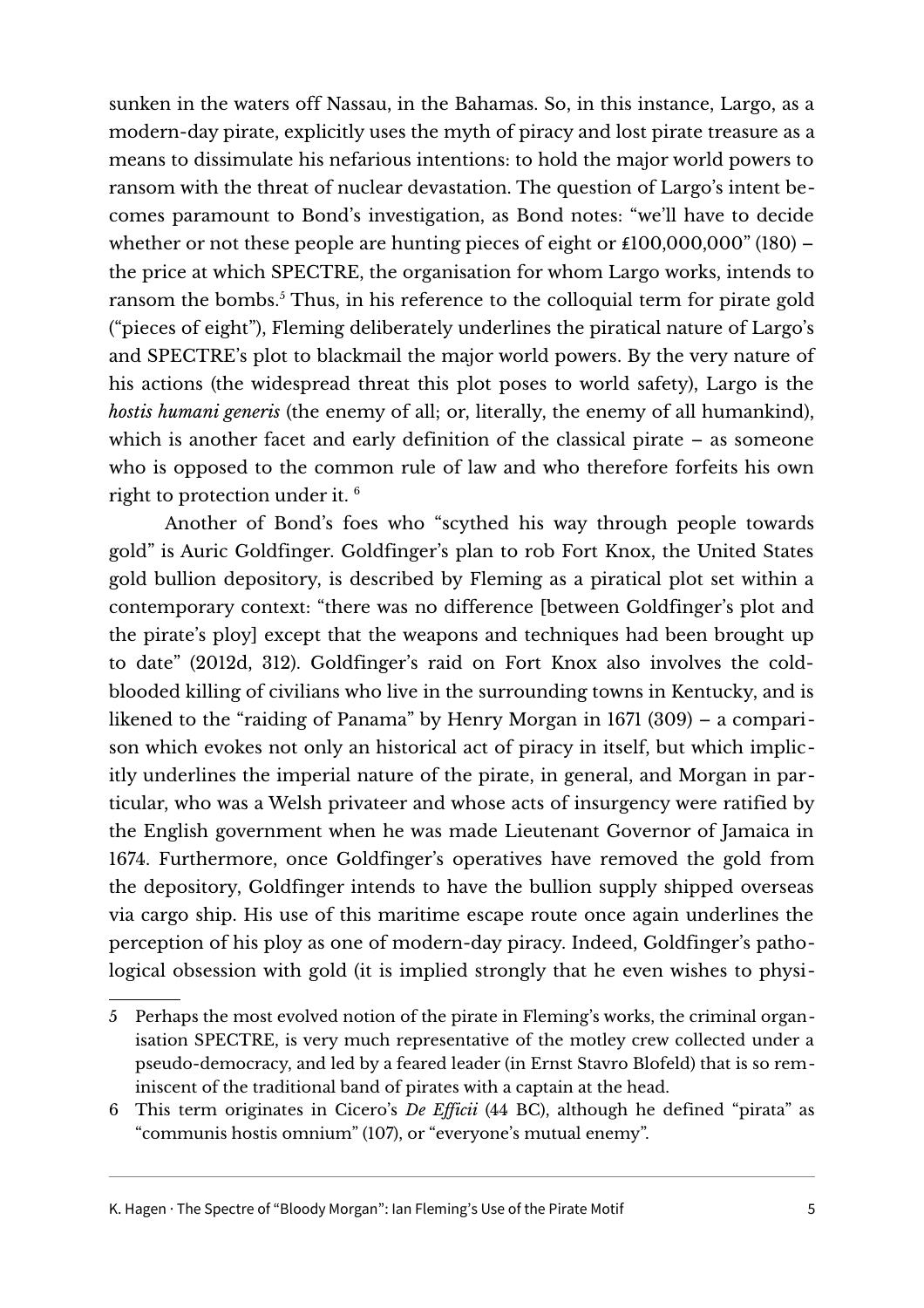cally pleasure himself with the precious metal [230]) is an almost parodic representation of the pirate's figurative lust for gold.

While both Largo and Goldfinger are likened to modern day pirates through comparisons made by the heterodiegetic narrator, *Live and Let Die*'s Mr. Big (Buonaparte Ignacia Gallia) consciously indulgences in this comparison. In order to fulfill his goal of becoming "one of the first negro criminals," Big professedly adopts as his role model "Bloody Morgan," whom he calls "my kind patron" (2012e, 279-280), and from whom he wishes "fair wind" (289). Similarly, his strategy to instill fear through the mysterious yet sudden death of his opponents in the novel (26) is a direct imitation of Blackbeard, who lived by the principle "that if he did not now and then kill one of them, they would forget who he was" (Johnson, 59). In order to further cultivate his piratical reputation, Big orders his henchmen to dump a supply of blood and offal over the side of his ship each night, so as to attract a sizable number of shark and barracuda. In so doing, Big not only ensures his own protection (by preventing intruders from approaching his ship), but he actively strives to recreate the stereotypical conditions of the classical pirate ship surrounded by sharks. Big has even devised his own modernised way of making his victims "walk the plank" by way of a trapdoor that is located above a shark tank in his shipping warehouse, into which Felix Leiter is dropped with dire consequences (2012e, 202-205). Furthermore, Big also enjoys keel-hauling his victims, a pirate practice whereby (in this case) Bond and Solitaire are bound tightly by ropes and are dragged along behind the keel of Big's ship (280), the intention being that they will either drown or will be dismembered as they are hauled across the coral reefs (this sequence was later adapted for the filmic version of *For Your Eyes Only* [1981]). Big's ultimate goal, though, is not wealth or riches, which he has already amassed through his salvaging of Henry Morgan's sunken treasure; rather, he desires to be admired and remembered for the extent of his criminal enterprise, and he believes that "the approach to perfection which [he is] steadily achieving in [his] operations will ultimately win recognition in the history of our times" (94). Big desires a legacy; he wishes for his memory and reputation to live on, and to become as feared and as venerated as both Morgan and Blackbeard.

While Fleming has tended to employ piratical motifs in the construction of his villainous characters, some of Bond's closest allies (and the ambiguous positions they occupy within their respective narratives) can better be understood in the context of Fleming's use of piracy as a signifier for roguishness or a benevolent amorality on the part of characters who might otherwise be classed as allies of Bond. For instance, in the novel *From Russia with Love*, the Head of Station in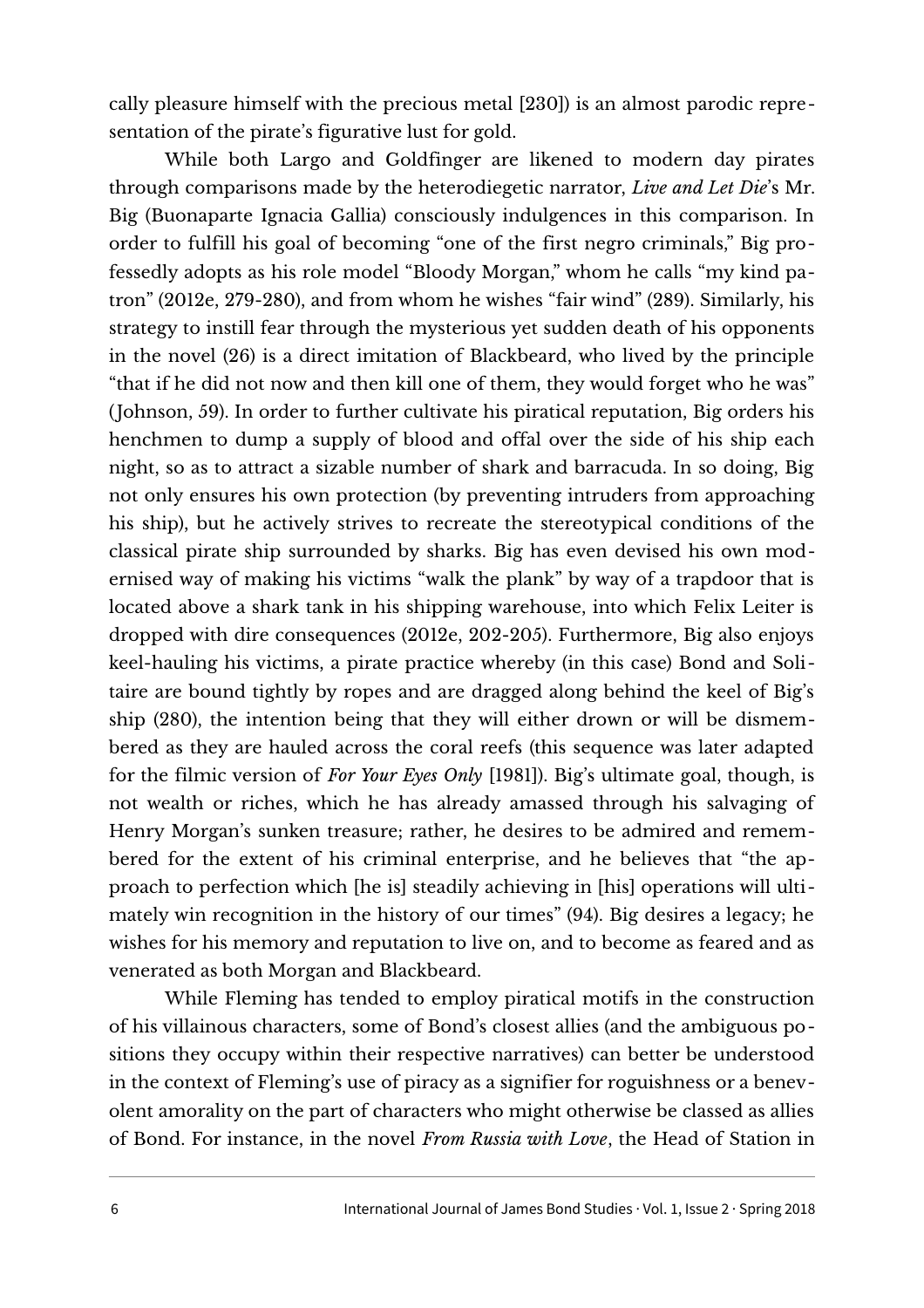Istanbul, Darko Kerim, Bond's contact in Turkey, is described as an "exuberant pirate" (2012c, 182). Indeed, Kerim's appearance mirrors that of a pirate in many ways: he has long black hair and wears an earring in one ear (168). Moreover, he has an in-depth knowledge of the value of the Turkish pound on the black market, and there is an implication that he has accrued his great wealth through illegal means (172). Much like a number of the villains in Fleming's work, Kerim's primary operational transport is a ship, and the reader is informed that he was selected for his post in the Turkish secret service in the first place precisely because he was a ship owner (188). Kerim also discovers the tunnels beneath the Russian consulate in Istanbul using his rubber dinghy (201) and he spies on the Russians above using a specially-built periscope that is adapted from a submarine – a point which further emphasises his role as a roguish pirate, one who uses trickery to achieve his aims and to get one over on his opponents. Finally, Kerim's admission that he occasionally kills one of his opponents in order to gain the respect of his adversaries is directly reminiscent of the practices of Blackbeard, who did much the same in order to solidify his notoriety (Johnson, 59, as I mentioned above).

The question of Kerim's morality is one that has been picked up on by Bond scholars, most notable among them Umberto Eco, who regards Kerim as an "ambiguous" figure, one who possesses "many of the moral qualities of the Villain, but uses them in the end for good." That Eco should qualify this statement by adding "or at least fights on the side of Bond" (1979, 150) serves only to underline the moral question at the heart of James Bond's actions, and the ways in which certain action undertaken by Bond (such as murder) is endorsed by the fact that Bond is a sanctioned government agent. Thus, the question of Kerim's morality is narratologically resolved by the implicit assumption that as long as his actions are beneficial to the completion of Bond's (and Britain's) mission, these actions, however objectively unscrupulous they may be, are deemed to be useful and beyond reproach. Kerim's problematic ethics – as both a "wonderful man who had carried the sun with him" (2012c, 293) and as a man who happily kidnaps women he desires (186-187) – positions him very much in the same realm as the most morally ambiguous of all literary pirates, Long John Silver, from Robert Louis Stevenson's *Treasure Island* (1883), whose warmth, charm, and verbosity (much like Kerim's) is the source of a great deal of confusion for the young narrator, Jim Hawkins, and for the reader. The signifiers of piracy which Fleming employs in his presentation of Kerim, then, are used to designate the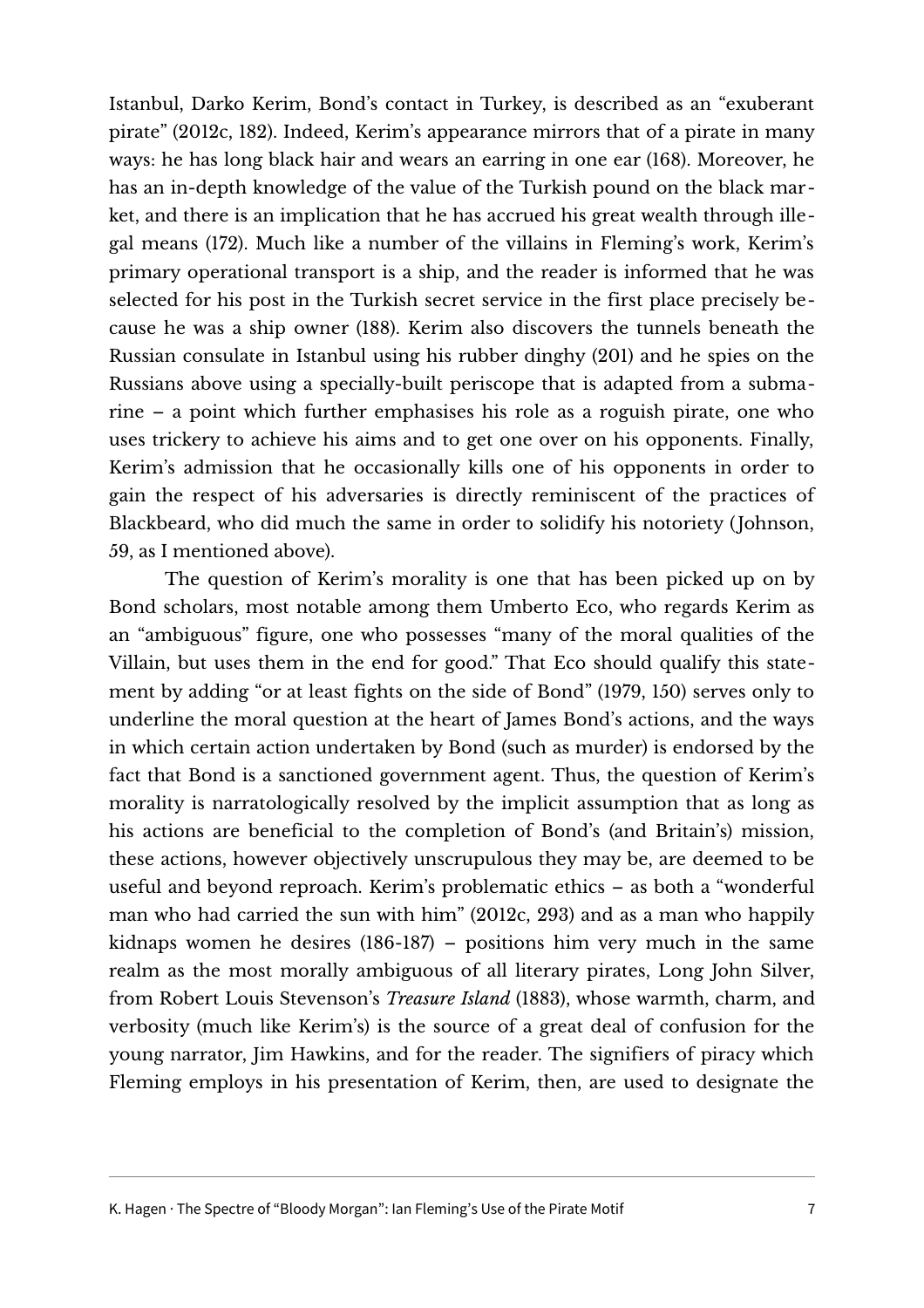character as a flawed hero, one whose potential for doing good is unmarred by the dubious ethics of many of his actions.

Another such character is Enrico Colombo, the ostensible villain of the short story "Risico," who, it later emerges, has been set up by the story's true villain, the CIA informant Kristatos, and who becomes Bond's venerated friend and ally. Bond notes that, even during his first conversation with Colombo, he "felt a curious liking for this greedy, boisterous pirate" (2012g, 178). Colombo does indeed possess a ship (he smuggles illegal goods) and can be seen to represent the most roguishly piratical of Bond's allies. Fleming's continued use of the word "pirate" to describe his congenial male allies, though, only reinforces the reader's understanding of the fact that the kinds of men Bond allies himself with are not dissimilar from the villains he defeats. This point further calls attention to the fine ethical line which Bond himself treads between government-sanctioned agent and terrorist threat – between doing good for good reasons and doing bad for good reasons. One of the important features of Bond's friendship with these morally ambiguous men, perhaps, and that which permits the reader's continued investment in the character of Bond, is the strong personal code of honour the likes of Kerim and Colombo, in particular, seem to possess, and which they often impart to Bond. So, while Colombo makes his living from smuggling drugs throughout the Mediterranean, his own personal code of good conduct forbids that he should ever sample the merchandise: "Drugs […] no! Never! I will have nothing to do with these things. These things are evil" (178). Colombo's code of honour is somewhat typical of the "good pirate" that is found in numerous fictional representations, such as Emilio Salgari's *The Black Corsair* (1898) and Rafael Sabatini's *Captain Blood* (1922) (Pfister 2013, 36-38). Colombo also offers recompense to the family of any his crew that is captured in the course of duty, a ges ture which, again, Fleming uses to distort the reader's clear-cut moral reading of the character. For Bond, it seems, the term "pirate" is used simultaneously to designate a villain's untrustworthiness, resourcefulness, and deviance from the law, as well as a term of endearment for (usually) older male allies who share Bond's *bonhomie*, who operate outside of traditional social laws but who still retain power, and from whom Bond receives certain teachings. Bond himself is very much aware of the ethical and moral ambiguity at the heart of many of his trusted male allies. Of Colombo, for instance, he notes that

Colombo had made a good life for himself – a life of adventure and thrill and risk. It was a criminal life – a running fight  $[\dots]$  – but there was a whiff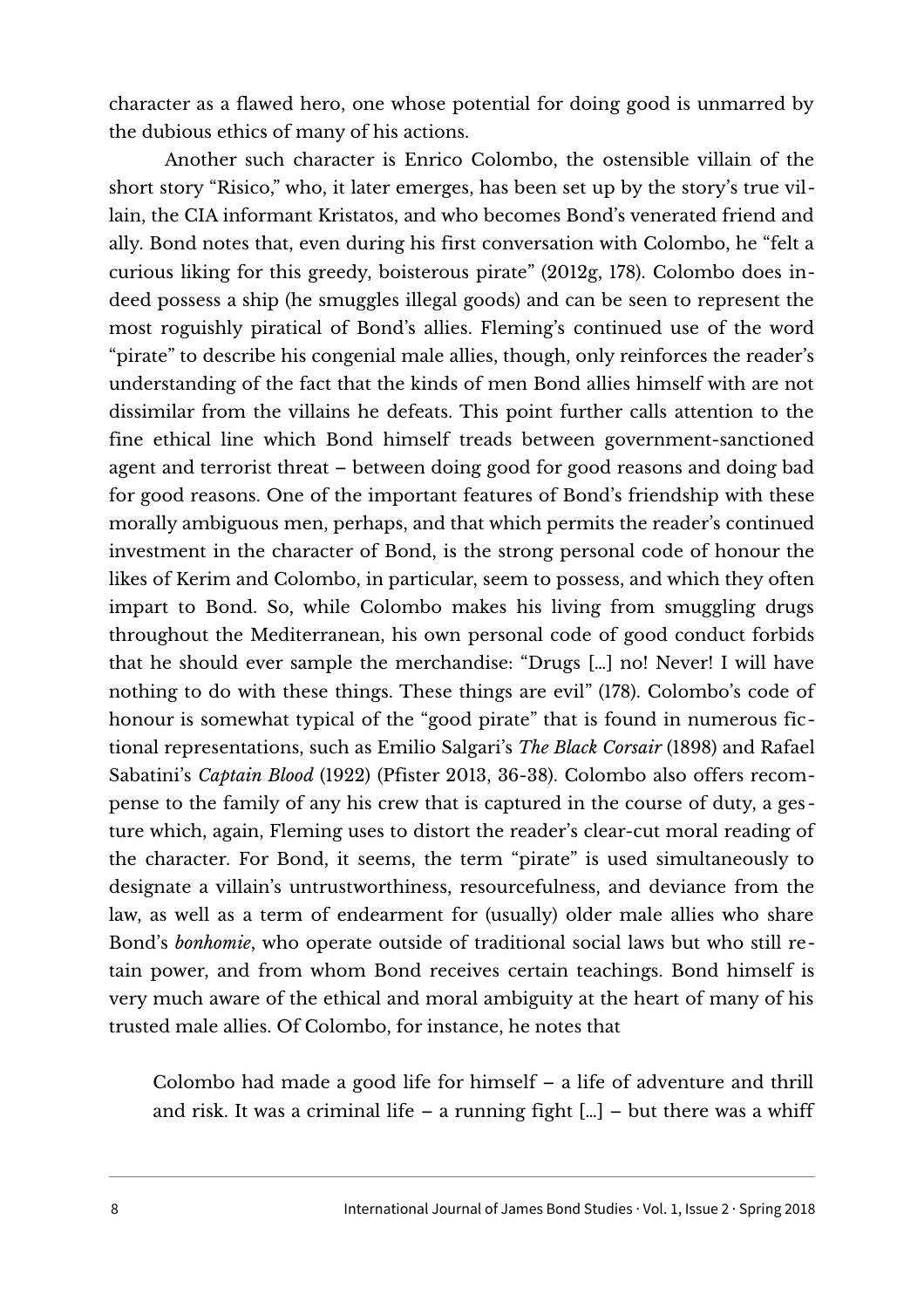of adolescent radicality in the air which somehow changed the colour of the crime from black to white – or at least to grey. (2012g, 181)

Bond's recognition of the moral and ethical grey areas of Colombo's character is refracted in his concomitant failure to correctly identify Kristatos as his true adversary, a mistake which points to Bond's sometimes unreliable sense of what (and who) is right and wrong. Once Kristatos is revealed as the villain, Colombo, who, in the first instance, appears in all respects to accord with Fleming's traditional image of the piratical villain, necessarily takes on another narrative function: the signifiers of villainy that can be read in Colombo are displaced and the narrative exalts him as a good-hearted scoundrel and a fallen war hero. It is also implied that Colombo's decision to channel his many illegal resources into helping Bond complete his mission is compensation enough for having been involved in unlawful actions in the first place (Black 2005, 59). This is a common enough theme in Fleming's writing. In many ways, Colombo is a precursor for the more robustly-sketched figure of Marc-Ange Draco, the head of the Italian Union Corse in *On Her Majesty's Secret Service*. That Draco should also become Bond's father-in-law (when Bond marries Draco's daughter, Tracy) is a further sign of accord between Bond and the many genial, morally ambiguous fatherfigures he encounters. In wedding his protagonist to Italy's largest crime family, Fleming calls attention to Bond's increasingly tenuous ethical position, as a man who is tied, professionally, to fighting for queen and country and, personally, to the very criminal organisations his employers would have him target. Both Colombo and Draco are criminals, but they are not stage villains: their crimes are atoned for by the awarding to each of military honours, and they both qualify as allies of Britain precisely because their individualism is put to the service of Bond's cause (Black, 59). Their individualism, that which they have used as a means to forge and justify to themselves a career in criminal activity, is not devoid of moral consciousness, and, as such, in their conduct, both Colombo and Draco very much align with piratical codes of honour: they are "good" pirates, while Bond's nemeses are classified as "bad" pirates; and both are representative of the ambiguous position which Eco identifies as central to many of Bond's allies (150). In spite of their criminal livelihoods, however, Bond does not abhor them. Fleming thus sanctions the reader's appreciation of these characters, too.

The most piratical of all of Bond's allies, though, is Felix Leiter, whose physical appearance following his exploits in *Live and Let Die* most closely resembles the traditional pirate. In the novel, while Leiter is investigating one of

K. Hagen · The Spectre of "Bloody Morgan": Ian Fleming's Use of the Pirate Motif 9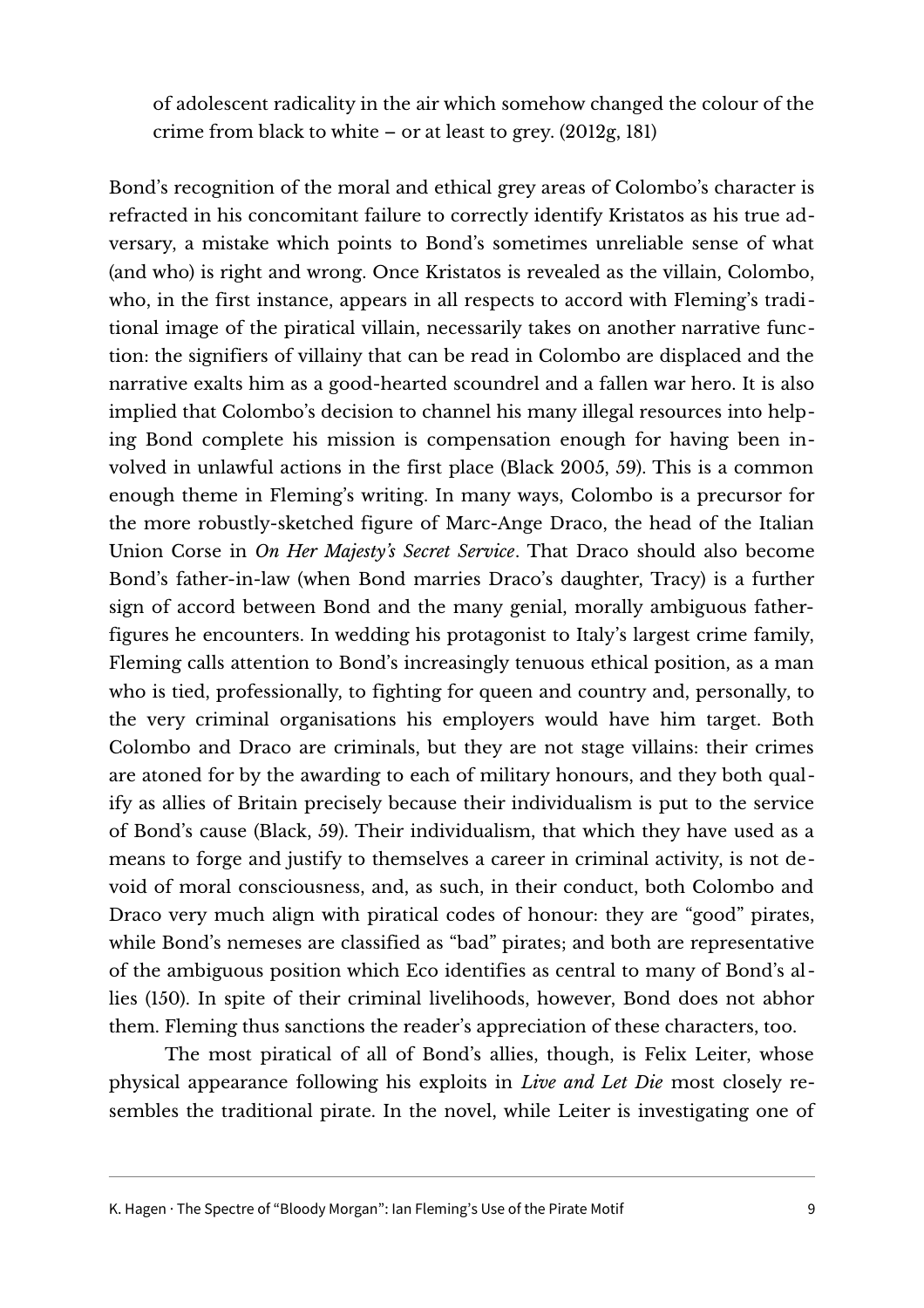Mr. Big's warehouses on the coast of Florida, he is dropped into a hidden trapdoor over a shark pool. Leiter survives the ordeal, but he loses an arm and a leg, and, upon recovery, is fitted with a hook and an artificial leg. In a sense, Bond's affinity with pirates and piracy was marked out from almost the very beginning of Fleming's *oeuvre*; Bond's closest ally throughout the novels (and, later, the films) is the physical embodiment of a traditional pirate – although it is worth noting that the filmic Leiter is never shown with either hook or artificial leg. The hook becomes Leiter's most distinguishing feature in the novels (an unfortunate addition for a supposed CIA spy), and the gleam of sunlight that is reflected from it is often noted by Bond as he and Leiter part ways at the end of their various missions (2012b, 248; 2012d, 349). The choice of a hook is an anachronistic one, though: it is an old-fashioned device, especially when seen in comparison with the mechanical pincers of Dr. No. or Tee Hee in the film of *Live and Let Die* (1973). In the case of the latter, Leiter's disability in the novel is transposed onto the henchmen, Tee Hee, for whom this disfigurement or deformity is a signifier of amorality and villainy. The anachronism of Leiter's hook, though, chimes well with traditional images of piracy, particularly the "jolly ones of the story books." That Tiffany Case should refer to Leiter as "Captain Hook" in *Diamonds are Forever* (2012b, 247) is not as glib a remark as it might at first appear: Tiffany's acknowledgement of Leiter's physical resemblance to a pirate – aside from further endearing the reader to Leiter by way of comparison to a much-loved literary and filmic character – serves the much more nefarious purpose of dissimulating for the reader the real geopolitical acts of piracy carried by the North American Central Intelligence Agency. In other words, the cartoonishness of Leiter's piratical appearance draws the reader's attention away from the kinds of imperial piracy that is undertaken by government intelligence agencies and spy networks – of which both Bond and Leiter are part – and towards the equally cartoonish images of villainy and global threats that are presented in Fleming's works as ubiquitous and in need of suppression. As such, Fleming's use of pirate imagery and tropes of piracy functions, in part, to distract readers from the mandates of British and North-American neo-imperialism; at the same time, these images and tropes are also figuratively representative of the deep-seated complexities of Bond's own moral and ethical ambiguities. Bond's affiliation with a certain kind of pirate, the "good" kind, is justified in order to ensure that the mandate he follows (Britain's policing of the wider world) is met, and his elimination of "bad" pirates – those who, like him, operate outside of the law, but do so for purely individual means – is a necessarily paradoxical undertaking: Bond must often step outside of the law, like the pirate, in order to reinforce it. In this way, it is impor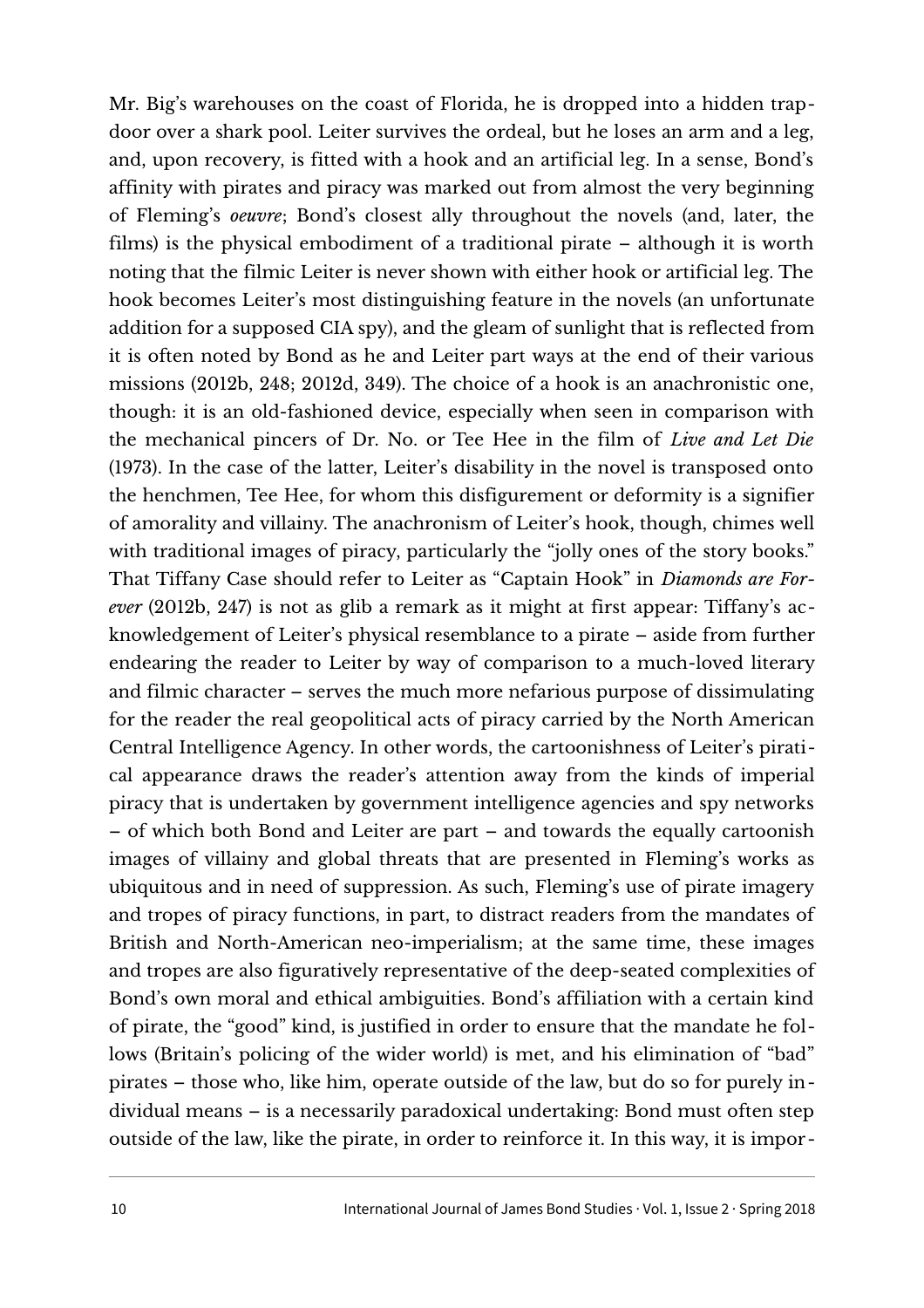tant to consider Bond himself a piratical figure, a veritable pirate, and not merely as one who associates with them.

Bond's piratical nature is apparent from the beginning of Fleming's writings: in the novel *Casino Royale* (1953), as Bond regards his appearance in the mirror, the narrator notes of his reflection that "the general effect was faintly piratical" (2012a, 63), thus underlining for the reader the way in which Bond perceives himself (and not only his enemies and roguish allies) as a pirate of sorts. Moreover, several women in the series have also described Bond as a pirate, particularly Mary Goodnight and Tracy Draco, both in the novel *On Her Majesty's Secret Service*. For Bond's secretary, Goodnight, the term "pirate" is an insult, and one which she uses to upbraid Bond's physical appearance: "You certainly look pretty ghastly. Don't you own a comb? And you haven't shaved. You look like a pirate" (2012k, 246). For Bond's greatest love (and eventual wife), Tracy, it is Bond's resemblance to a pirate that is one of his most endearing features: she admits to Bond that "I wouldn't love you if you weren't a pirate" (2012k, 323). Not only is Tracy's love of the pirate indicative of her unresolved and complex issues with her father (Draco is a career criminal who is often favourably likened by Bond to a pirate), but it also serves to situate Bond's rescue of Tracy from herself (she tries to commit suicide at the opening of the novel) within the adventure romance, in which Bond is positioned as the romantic and swashbuckling hero to Tracy's damsel in distress. Moreover, that Tracy's observation comes in the middle of a rather unusual topic of conversation for Bond and his women (about whether Bond will continue in his employment or whether he will settle down to a less dangerous but increasingly bureaucratic line of work), suggests that the trope of the pirate is also one Fleming uses to interrogate Bond's continued ability to maintain his current lifestyle of danger and excess. Tracy's love of the pirate, and thus her endorsement of Bond, suggests that Bond's patriotic duty, as an agent of Her Majesty's government, is to be a necessary element of their marriage. Tracy makes this clear: if Bond was not a reckless adventurer, someone who puts his own life at risk in the line of duty, she would not love him. In Tracy, Fleming structures an ideal woman for Bond: someone who fully supports his way of life; her deep vow of love for the pirate in Bond suggests a problematic wish-fulfillment on Fleming's part for precisely the kind of woman that will ultimately accept without question male want and desire. This is contrasted with Goodnight's response to Bond's piratical appearance: Goodnight's use of the term "pirate" is indicative not only of her disapproval of Bond, but, given that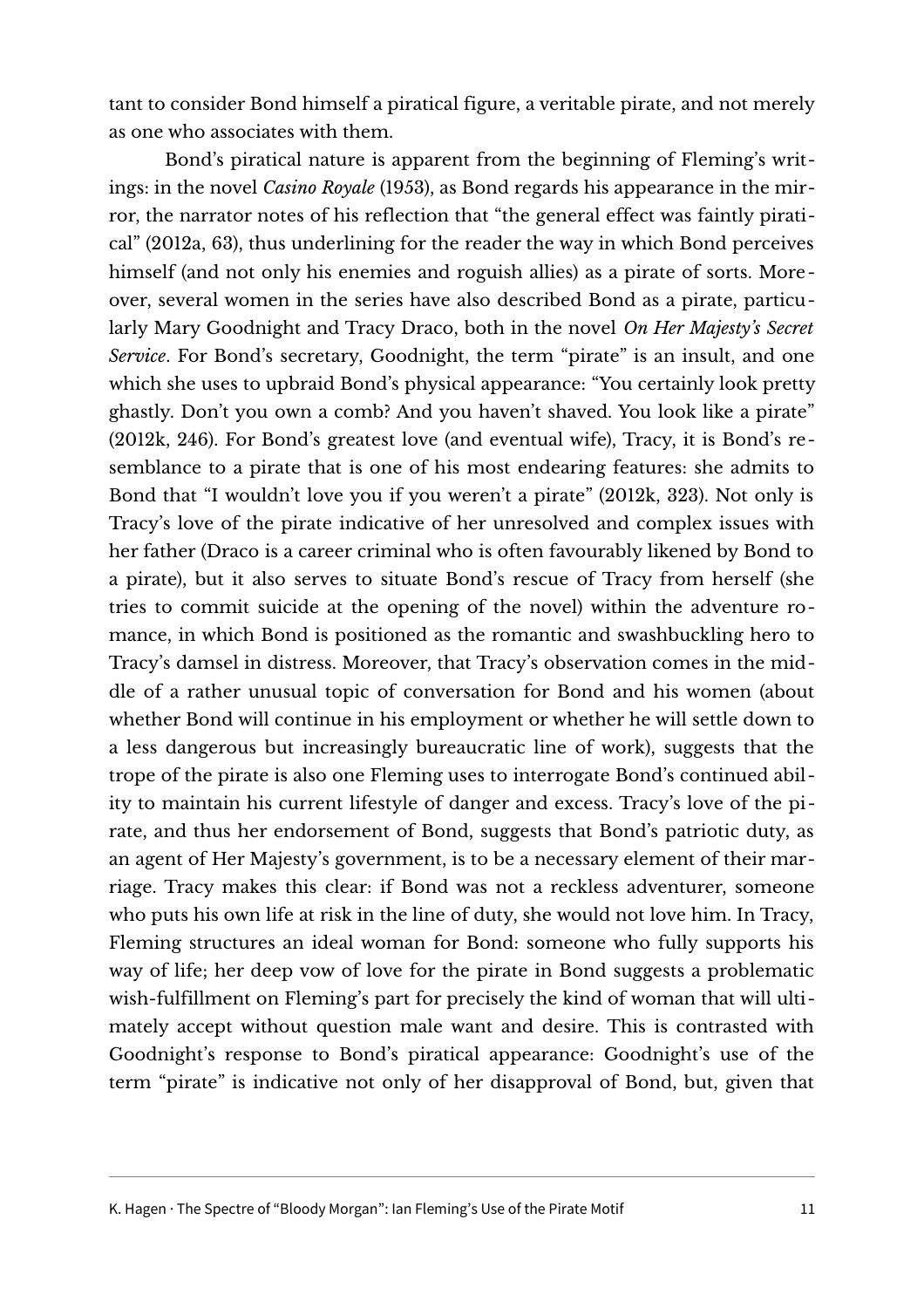she uses it in the context of Bond's appearance, it also underlines her desire to change Bond into something much more respectable in her eyes.

Similarly, Vivienne Michel, the homodiegetic narrator of the novel *The Spy Who Loved Me* (1962), the only Fleming novel to be written from the point of view of the principal female character, describes Bond as follows:

He was wearing no shirt or coat, but there was some kind of harness across the sunburned, sweating chest that glistened in the light of the flames, and a heavy looking automatic hung, butt down, below his left armpit. His eyes were bright with tension and excitement and his smoke-streaked face and tousled hair made him look piratical and rather frightening. (2012i, 162)

This vivid description of Bond shares some similarities to the hero of a piratical romance: the bare chest, the unconcealed weapon, and the rugged and dirtied face all connote something of the pirate. But although this paragraph is coloured by erotic desire (Vivienne notes the sweat glistening on Bond's bare chest), the connotation is not romantic. In Vivienne's eyes, Bond is not the jolly pirate of the story books; instead, he is a fearful figure. Like Goodnight, Vivienne's use of the term "pirate" is not a positive one; she is not deterred by Bond's filthy appearance, but abhors his readiness to use his gun. For Vivienne, the word "pirate" refers to Bond's nature and to her own fearful reaction to it. In this instance, the reader views Bond's piratical nature as something far less charming; through Vivienne's eyes, Bond is, at first, a dangerous gunman rather than someone who merely plays with the line between good and bad (in much the same way that Colombo, Kerim, or Draco do).

But Bond's resemblance to a pirate is not merely physical or in his comportment; Bond's licence to kill, an official, government-sanctioned power to murder those who are perceived to be enemies of Britain, of the Empire, resembles in all respects the Letter of Marque which was given to the privateer Henry Morgan in 1670 by Sir Thomas Modyford, the Governor of Jamaica, which promised him pardon for all piratical activity carried out on behalf of Her Majesty's government (Modyford, 2014). As such, Fleming' repeated invocation of "Bloody Morgan" is, in a sense, an attempt not only to situate Bond within the tradition of a piratical, maritime romance-adventure, but as a means of absolving Bond of the moral, ethical, and legal guilt of his actions. As Fleming himself noted in *Live and Let Die*, the British "wished a blind eye to be turned on Morgan's piracy until the Spaniards had been cleared out of the Caribbean" (2012e, 216). In this context, the British condoned Morgan's conduct in as much as his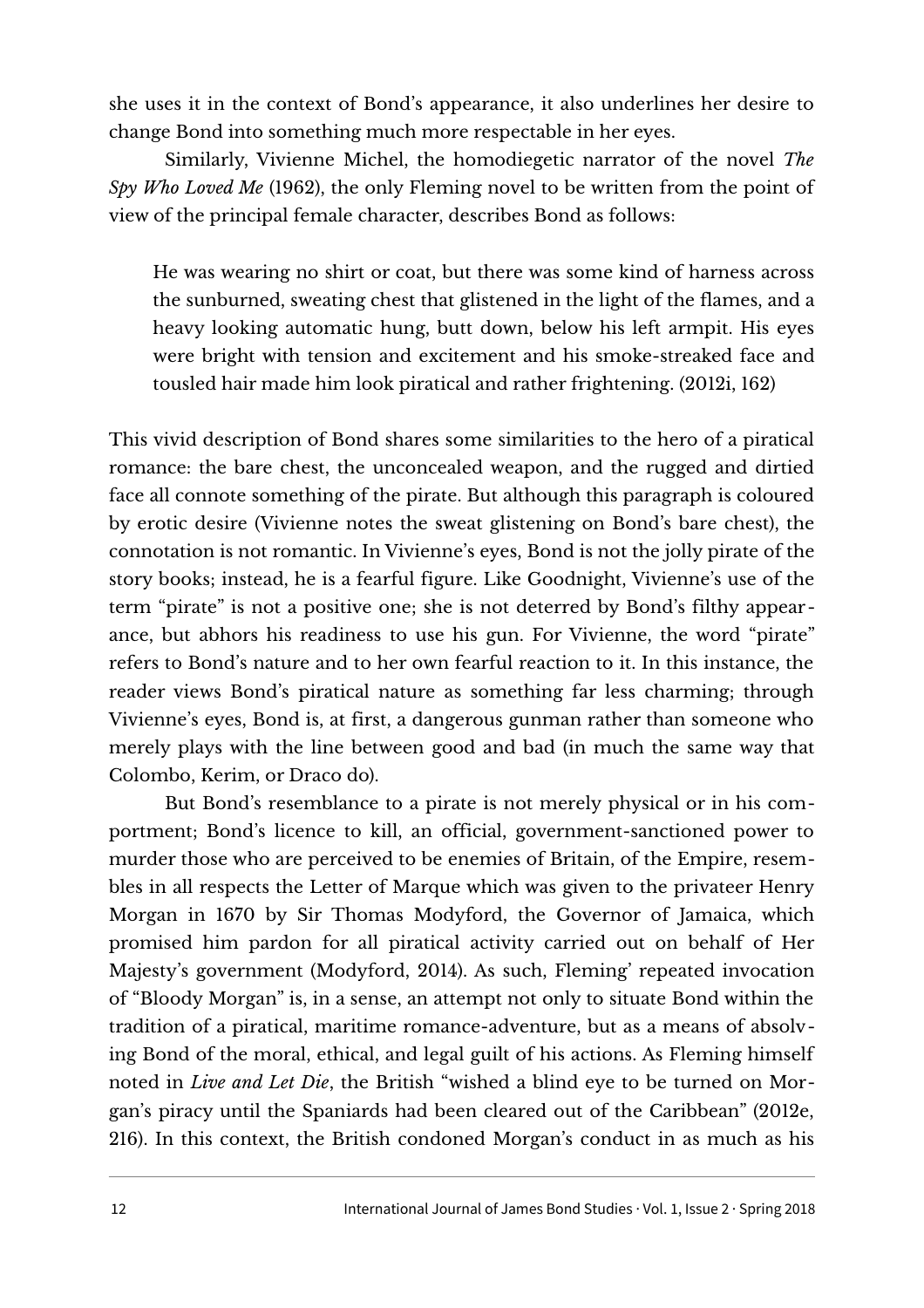actions enabled Britain to consolidate its own global power. In much the same way, the fictional government for whom Bond works must also necessarily overlook Bond's less scrupulous, often illegal, practices. In the case of Morgan and Bond, both are granted full autonomy to use whatever means necessary to (re)establish British power. As Bond himself notes in *You Only Live Twice*, "Everyone tries to forget his rowdy past instead of being proud of it. Like we are of Bloody Morgan [...] The great murderer […] [is] part of our history" (2012l, 145). This provocative statement is left unremarked upon, but it implicitly draws the reader's attention to the ways in which the exploits of both Morgan and Bond alike are part of the actual and historiographical means by which British power has been constructed: through a deliberately confused celebration and dissimulation of imperial and piratical history, war, and violence.

But if Bloody Morgan is the dark shadow underlying the character of James Bond, then Bond himself is both the celebrated icon of British nationalism as well as its dark stain; he is the piratical arm of the British government who is sanctioned to carry out (often classified) acts in the name of British power, and one whose forays outside of the law are regarded as necessary by those who make and officiate the law. The connection between Bloody Morgan and James Bond is not one that Fleming makes expressly; rather, it is left to the reader to draw inferences between the privateer Morgan and Bond's own brand of imperial piracy. Fleming's use of the pirate trope, particularly as it pertains to his central character, is not simply nostalgic in design, hearkening back anachronistically to a romantic cultural tradition; rather, it represents a key element in decoding the schematics of the Bond character. The subtle relationship that Fleming weaves between James Bond and the pirate calls implicit attention to the reader's epistemological approach to, or capacity to accurately interpret, the character of Bond himself, and the reader's recognition of Bond's bloodthirstiness, violence, and unlawfulness is directly linked to the extent to which the moral, ethical, and legal transgressions of the character are either deliberately ignored or overlooked altogether.

## **REFERENCES**

Black, Jeremy. (2000) 2005. *The Politics of James Bond: From Fleming's Novels to the Big Screen*. Lincoln and London: University of Nebraska Press.

Cicero, Marcus Tullius. (44 BC) 1913. *De Officii*. London: William Heinemann. Accessed via Project Gutenberg, 28 July 2015.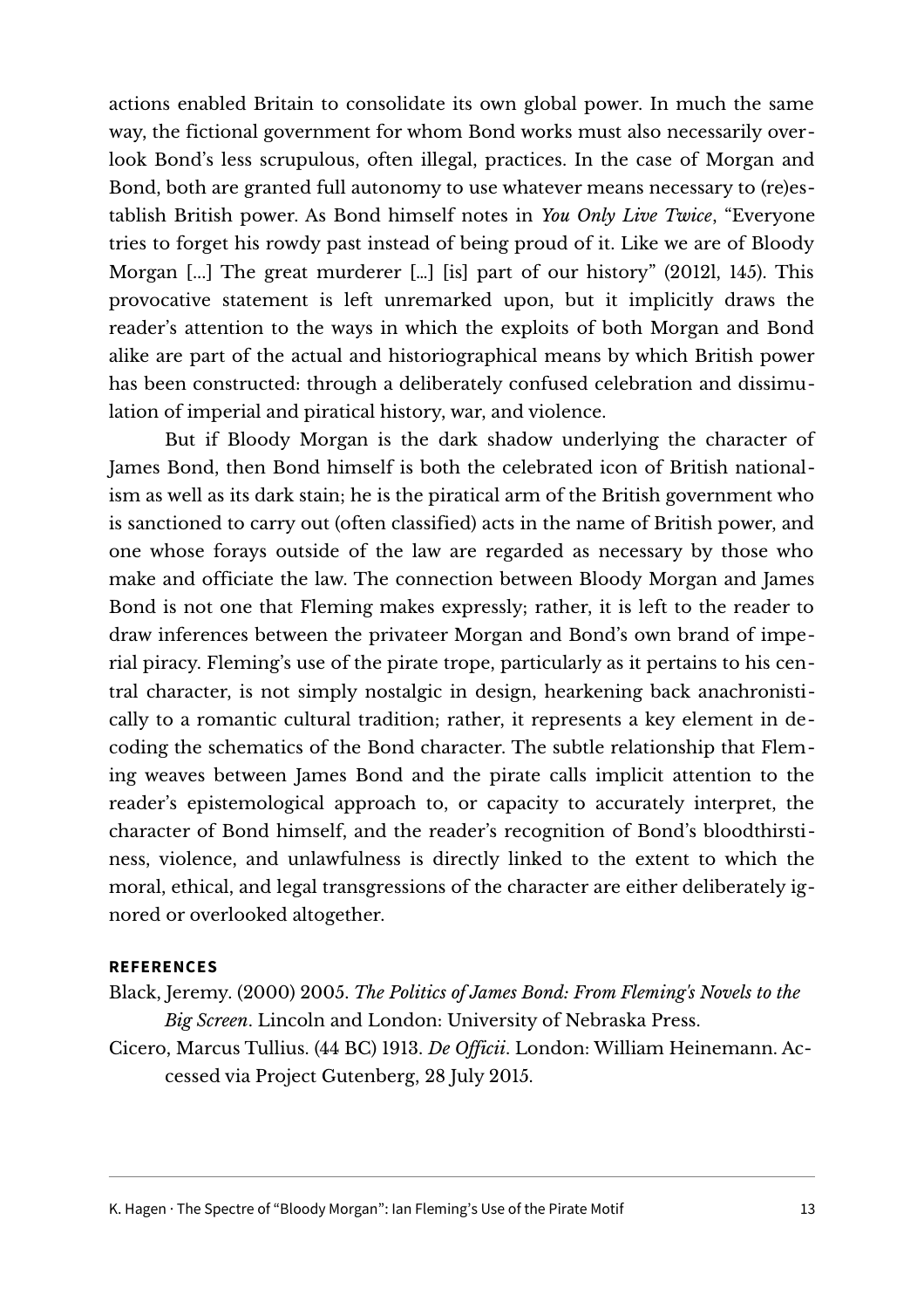- Eco, Umberto. (1966) 1979. *The Role of the Reader: Explorations in the Semiotics of Text*. Bloomington and London: Indiana University Press.
- Exquemelin, Alexandre. (1684) 1853. *The Buccaneers of America: Containing Detailed Accounts of Those Bold and Daring Freebooters, Existed along the Spanish Main, in the West Indies and in the Great South Sea; Succeeded by the Civil Wars in England*. Boston: Benjamin B. Mussey & Co, 1853. Accessed via archive.org, 13. July 2016.
- Fleming, Ian. (1953) 2012a. *Casino Royale*. London: Vintage.
- Fleming, Ian. (1964) 2001. *Chitty Chitty Bang Bang*. London: Puffin Books.
- Fleming, Ian. (1956) 2012b. *Diamonds Are Forever*. London: Vintage.
- Fleming, Ian. (1958) 1960. *Dr No*. London: Pan Books.
- Fleming, Ian. (1957) 2012c. *From Russia with Love*. London: Vintage.
- Fleming, Ian. (1959) 2012d. Goldfinger. London: Vintage.
- Fleming, Ian. (1954) 2012e. *Live and Let Die*. London: Vintage.
- Fleming, Ian. (1966) 2012f. *Octopussy and The Living Daylights*. London: Vintage Books.
- Fleming, Ian. (1960) 2012g. "Risico." *For Your Eyes Only*. London: Vintage.
- Fleming, Ian. (1960) 2012g. "The Hildebrand Rarity". *For Your Eyes Only*. London: Vintage.
- Fleming, Ian. (1965) 2012h. *The Man with the Golden Gun*. London: Vintage.
- Fleming, Ian. (1962) 2012i. *The Spy Who Loved Me*. London: Vintage.
- Fleming, Ian. (1961) 2012j. *Thunderball*. London: Vintage.
- Fleming, Ian. (1963) 2012k. *On Her Majesty's Secret Service*. London: Vintage.
- Fleming, Ian. (1964) 2012l. *You Only Live Twice*. London: Vintage.
- Frenk, Joachim and Christian Krug. 2009. "Handovers of Empire: Transatlantic Transmissions in Popular Culture." In *Semiotic Encounters: Text, Image and Trans-nation*, eds. Sarah Säckel et al. Amsterdam: Rodopi: 191-208.
- Funnell, Lisa and Klaus Dodds. 2017. "'You're a kite dancing in a hurricane, Mr Bond': The Elemental Encounters of James Bond." *International Journal of James Bond Studies*, 1(1). DOI: http://doi.org/10.24877/jbs.9
- Halloran, Vivian. 2005. "Tropical Bond." In *Ian Fleming and James Bond: The Cultural Politics of 007*, eds. Edward P. Comentale et al. Bloomington and Indianapolis: Indiana University Press: 158-178.
- Johnson, Cpt. Charles. (1724) 1998. *A General History of the Robberies & Murders of the Most Notorious Pirates*, ed. David Cordingly. London: Conway Maritime Press.
- Modyford Thomas*.* (1683) 2014. *The Present State of Jamaica. With the life of the Great Columbus The First Discoverer: To Which is Added An Exact Account of Sir*